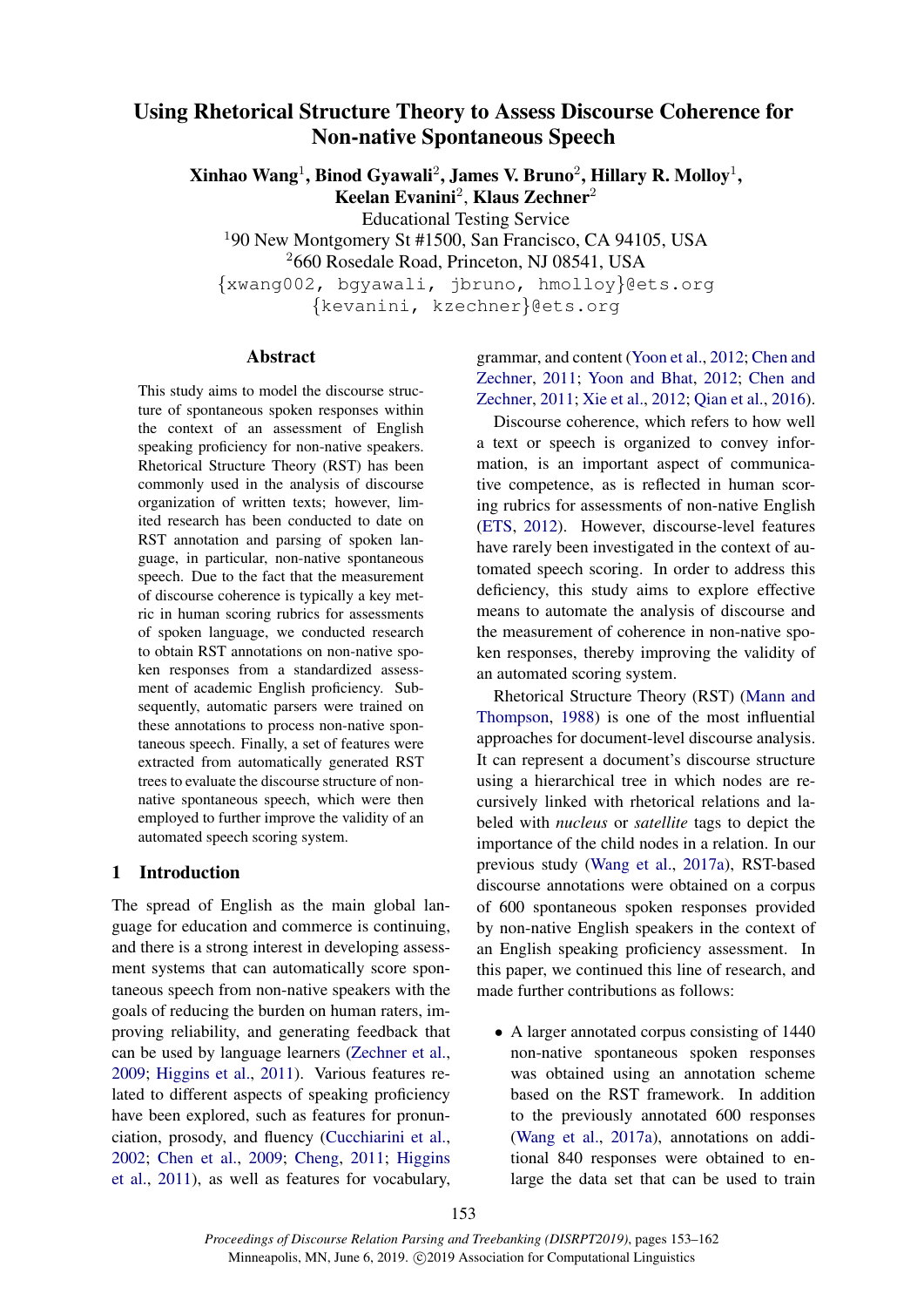an automatic RST parser. When comparing the annotations from two independent human experts on 120 responses, the resulting micro-averaged F1 scores on the three differ-ent levels of span, nuclearity, and relation<sup>[1](#page-1-0)</sup> are 86.8%, 72.2%, and 58.2%, respectively.

- Based on all these manual annotations, automatic RST parsers were trained and evaluated. When comparing the automatically generated trees with double annotations from each of the two human experts separately, the F1 scores on the three levels of span, nuclearity, and relation are 76.1%/77.0%, 57.6%/59.7%, and 42.6%/44.4%, respectively.
- A set of RST-based features were introduced to measure the discourse structure of nonnative spontaneous speech, where 1) an automatic speech recognizer (ASR) was used to transcribe the speech into text; 2) the aforementioned automatic parsers were applied to build RST trees based on the ASR output; 3) a set of features extracted from the automatic trees were explored, and the results show that these discourse features can predict holistic proficiency scores with an accuracy of 55.9%. Finally, these features were used in combination with other types of features to enhance the validity of an automated speech scoring system.

## 2 Previous Work

RST is a descriptive framework that has been widely used in the analysis of the discourse organization of written texts [\(Taboada and Mann,](#page-9-6) [2006b\)](#page-9-6) and has also been applied to various natural language processing tasks, including language generation, text summarization, and machine translation [\(Taboada and Mann,](#page-9-7) [2006a\)](#page-9-7). In particular, the availability of the RST Discourse Treebank [\(Carl](#page-8-7)[son et al.,](#page-8-7) [2001\)](#page-8-7), with annotations on a selection of 385 Wall Street Journal articles from the Penn Treebank<sup>[2](#page-1-1)</sup>, has facilitated RST-based discourse analysis of written texts, since it provides a standard benchmark for comparing the performance of different parsers. A wide range of techniques have been applied to this task, and document-level discourse parsers are available [\(Marcu,](#page-8-8) [2000a;](#page-8-8) [Sagae,](#page-9-8) [2009;](#page-9-8) [Hernault et al.,](#page-8-9) [2010;](#page-8-9) [Joty et al.,](#page-8-10) [2013;](#page-8-10) [Feng](#page-8-11) [and Hirst,](#page-8-11) [2014;](#page-8-11) [Li et al.,](#page-8-12) [2014;](#page-8-12) [Ji and Eisenstein,](#page-8-13) [2014;](#page-8-13) [Li et al.,](#page-8-14) [2016;](#page-8-14) [Liu and Lapata,](#page-8-15) [2017;](#page-8-15) [Braud](#page-7-0) [et al.,](#page-7-0) [2017;](#page-7-0) [Wang et al.,](#page-9-9) [2017c\)](#page-9-9). [Morey et al.](#page-8-16) [\(2017\)](#page-8-16) replicated the same evaluation procedure on 9 recent parsers, and indicated that the recent gains in discourse parsing can be attributed to the distributed representations.

Another important application of RST closely related to our research is the automated evaluation of discourse in student essays. For example, one study used features for each sentence in an essay to reflect the status of its parent node as well as its rhetorical relation based on automatically parsed RST trees, with the goal of providing feedback to students about the discourse structure in their essay [\(Burstein et al.,](#page-7-1) [2003\)](#page-7-1). Another study compared features derived from deep hierarchical discourse relations based on RST trees with features derived from shallow discourse relations based on Penn Discourse Treebank (PDTB) annotations [\(Prasad et al.,](#page-9-10) [2008\)](#page-9-10) and demonstrated the positive impact of using deep discourse structures to evaluate text coherence [\(Feng et al.,](#page-8-17) [2014\)](#page-8-17).

Related work has also been conducted to analyze discourse relations in spoken language, which is produced and processed differently from written texts [\(Rehbein et al.,](#page-9-11) [2016\)](#page-9-11), and often lacks explicit discourse connectives that are more frequent in written language. For example, RST has been used to analyze the semi-structured interviews of Alzheimer's patients [\(Paulino and Sierra,](#page-9-12) [2017;](#page-9-12) [Paulino et al.,](#page-9-13) [2018\)](#page-9-13).

However, the annotation scheme with shallow discourse structure and relations from the PDTB [\(Prasad et al.,](#page-9-10) [2008\)](#page-9-10) has been generally used for spoken language [\(Demirsahin and Zeyrek,](#page-8-18) [2014;](#page-8-18) [Stoyanchev and Bangalore,](#page-9-14) [2015\)](#page-9-14) instead of the rooted-tree structure that is employed in RST. For example, [Tonelli et al.](#page-9-15) [\(2010\)](#page-9-15) adapted the PDTB annotation scheme to annotate discourse relations in spontaneous conversations in Italian, and [Re](#page-9-11)[hbein et al.](#page-9-11) [\(2016\)](#page-9-11) compared two frameworks, PDTB and Cognitive approach to Coherence Relations (CCR) [\(Sanders et al.,](#page-9-16) [1992\)](#page-9-16), for the annotation of discourse relations in spoken language.

Regarding the measurement of discourse coherence in the automated assessment of spoken language, our previous work [\(Wang et al.,](#page-9-17) [2013,](#page-9-17)

<span id="page-1-0"></span><sup>&</sup>lt;sup>1</sup>In this paper, all the reported results on the relation level use the full labels of both nuclearity and relation for evaluation.

<span id="page-1-1"></span><sup>2</sup>[https://catalog.ldc.upenn.edu/](https://catalog.ldc.upenn.edu/LDC2002T07) [LDC2002T07](https://catalog.ldc.upenn.edu/LDC2002T07)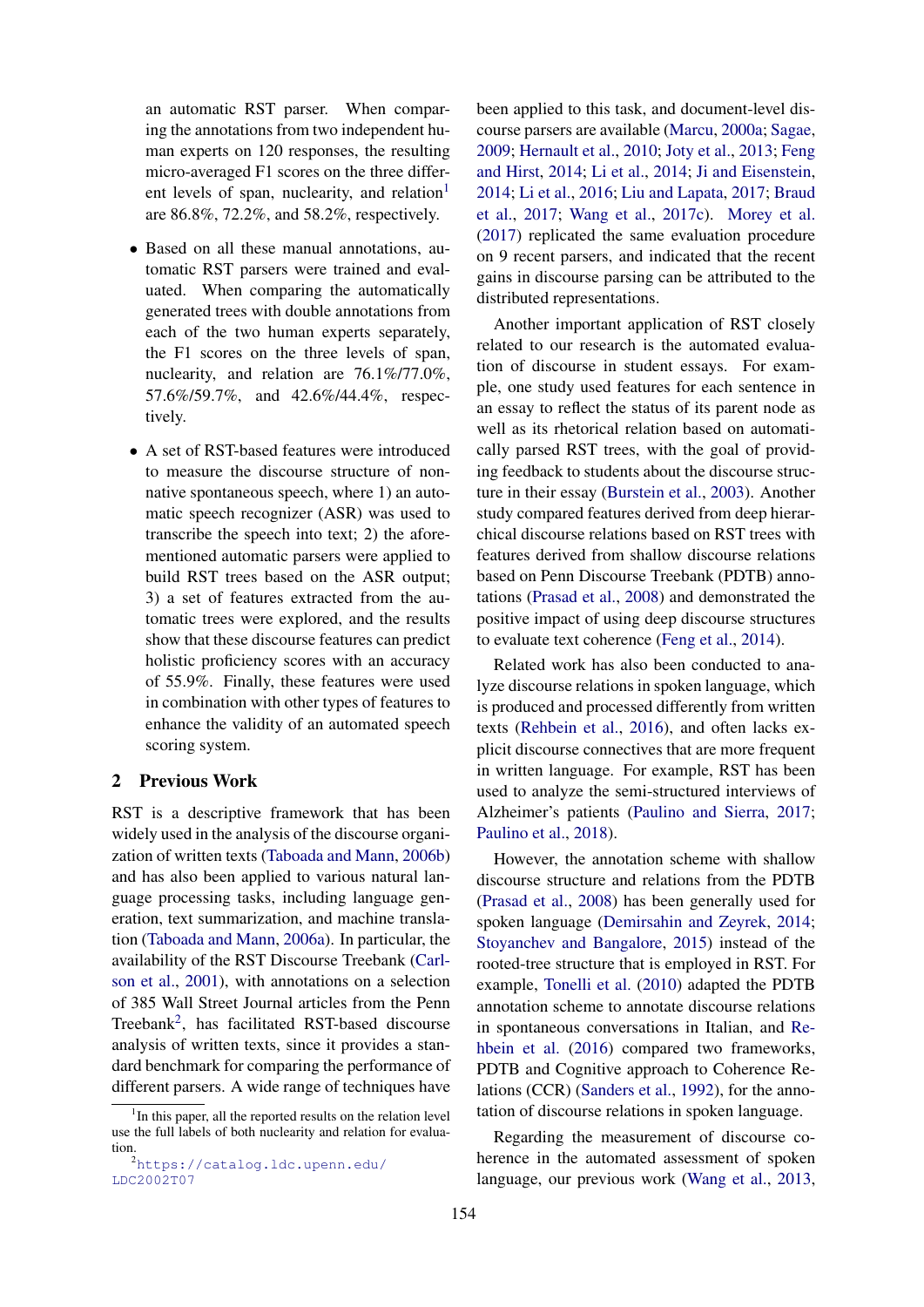[2017b\)](#page-9-18) obtained an annotated corpus of non-native spontaneous speech in which each response was assigned a coherence score on a scale of 1 to 3, and several surface-based features were used to count the use of nouns, pronouns, conjunctions, and discourse connectives. However, that research did not investigate features that can actually represent the hierarchical discourse structure of spoken responses as described in the RST framework.

In contrast to previous studies, this study focuses on monologic spoken responses produced by non-native speakers within the context of a language proficiency assessment and aims to identify the discourse structure of spoken responses. The RST framework was selected due to the fact that it can effectively demonstrate the deep hierarchical discourse structure across an entire response, rather than focusing on the local coherence of adjacent units.

## <span id="page-2-0"></span>3 Data and Annotation

#### <span id="page-2-1"></span>3.1 Data

This study obtained manual RST annotations on a corpus of 1440 spoken responses, where 600 of them were obtained in our previous work [\(Wang et al.,](#page-9-5) [2017a\)](#page-9-5), and the additional 840 responses were annotated more recently. All the responses were drawn from a large-scale, highstakes standardized assessment of English for nonnative speakers, the TOEFL<sup>®</sup> Internet-based Test (TOEFL<sup>®</sup> iBT), which assesses English communication skills for academic purposes [\(ETS,](#page-8-5) [2012\)](#page-8-5). The speaking section of the TOEFL iBT assessment contains six tasks, each of which requires the test taker to provide an unscripted spoken response, 45 or 60 seconds in duration. The corpus used in this study includes 240 responses from each of six different test questions that comprise two different speaking tasks: 1) Independent questions, in which test takers provide an opinion based on personal experience  $(N = 480$  responses) and 2) Integrated questions, in which test takers summarize or discuss material provided in a reading and/or listening passage  $(N = 960$  responses). The spoken responses were all manually transcribed using standard punctuation and capitalization.

Responses were all provided with holistic English proficiency scores on a scale of 1 to 4 (weak to good) by expert human raters in the context of operational, high-stakes scoring for the spoken language assessment. The scoring rubrics address the following three main aspects of speaking proficiency: delivery (pronunciation, fluency, prosody), language use (grammar and lexical choice), and topic development (content and coherence). Responses were balanced for proficiency levels, i.e., 60 responses were included from each of the 4 score points from each of the 6 test questions.

In addition to the holistic proficiency scores, the transcription of each spoken response in this corpus was also provided with a global discourse coherence score by two expert annotators (not drawn from the pool of expert human raters who provided the holistic scores) in our previous study [\(Wang](#page-9-17) [et al.,](#page-9-17) [2013\)](#page-9-17). The score scale for these coherence scores was from 1 to 3, and the three score points were defined as follows:  $3 =$  highly coherent (contains no instances of confusing arguments or examples),  $2 =$  somewhat coherent (contains some awkward points in which the speaker's line of argument is unclear),  $1 =$  barely coherent (the entire response was confusing and hard to follow). A subset of 600 responses were double annotated, and the inter-annotator agreement for these coherence scores was with a quadratic weighted kappa of 0.68.

#### 3.2 Annotation Guidelines

This study used the same annotation guidelines as in our previous work [Wang et al.](#page-9-5) [\(2017a\)](#page-9-5), which is a modified version of the tagging reference manual from the RST Discourse Treebank [\(Carlson](#page-8-19) [and Marcu,](#page-8-19) [2001\)](#page-8-19). According to these guidelines, annotators segment a transcribed spoken response into Elementary Discourse Unit (EDU) spans of text (corresponding to clauses or clauselike units), and indicate rhetorical relations between non-overlapping spans which typically consist of a nucleus (the most essential information in the rhetorical relation) and a satellite (supporting or background information).

In contrast to well-formed written text, nonnative spontaneous speech frequently contains ungrammatical sentences, disfluencies, fillers, hesitations, false starts, and unfinished utterances. In some cases, these spoken responses do not constitute coherent, well-formed discourse. In order to account for these differences, we created an addendum to the RST Discourse Treebank manual introducing the following additional relations: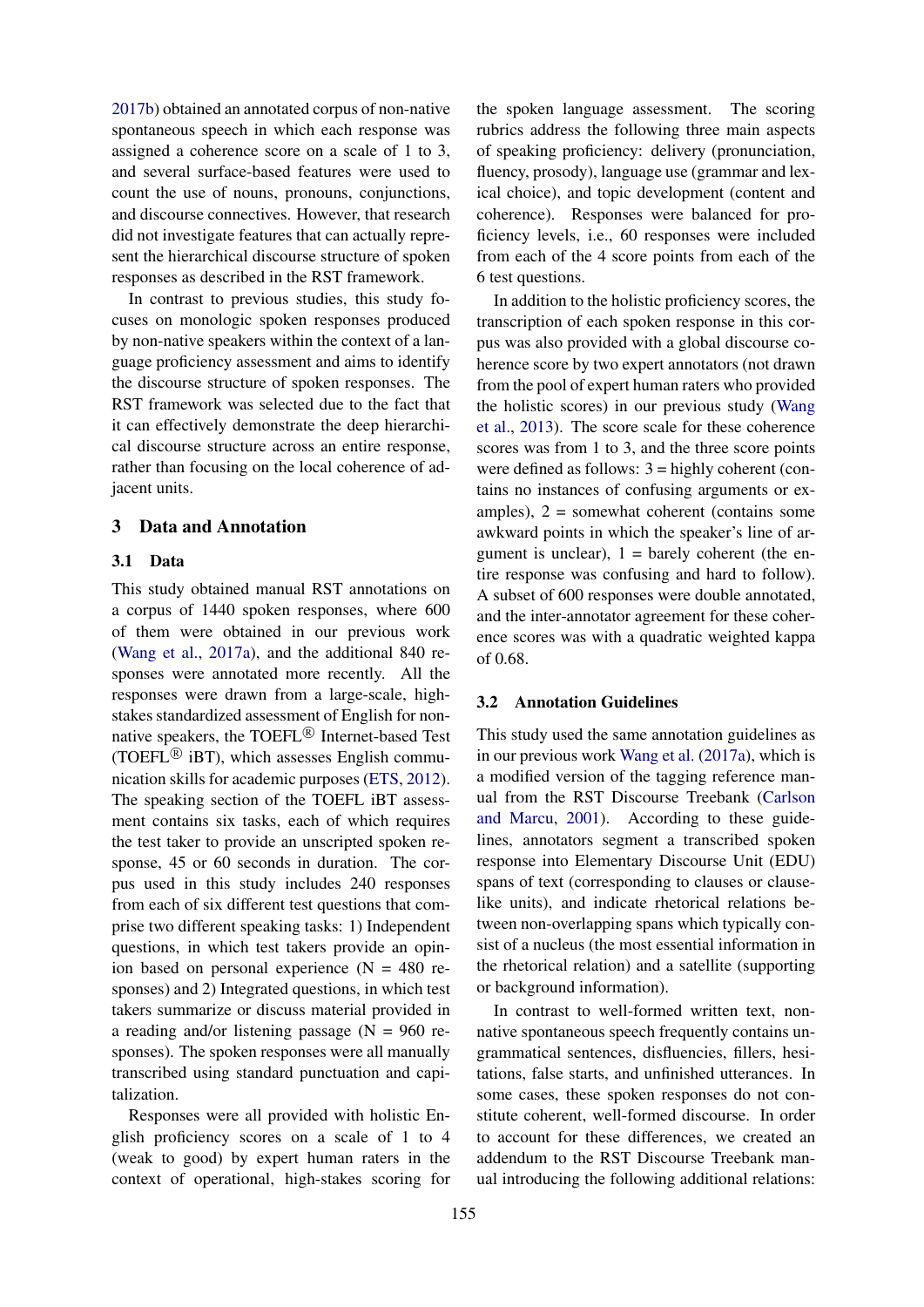disfluency relations (in which the disfluent span is the satellite and the corresponding fluent span is the nucleus), awkward relations (corresponding to portions of the response where the speaker's discourse structure is infelicitous; awkward relations are based on pre-existing relations, such as *awkward-Reason*, if the intended relation is clear but is expressed incoherently, or *awkward-Other* if there is no clear relation between the awkward EDU and the surrounding discourse), unfinished utterance relations(representing EDUs at the end of a response that are incomplete because the test taker ran out of time, in which the incomplete span is the satellite and the root node of the discourse tree is the nucleus), and discourse particle relations (such as *you know* and *right*, which are satellites of adjacent spans).

The discourse annotation tool used in the RST Discourse Treebank<sup>[3](#page-3-0)</sup> was also adopted for this study. Using this tool, annotators incrementally build hierarchical discourse trees, in which the leaves are the EDUs and the internal nodes correspond to contiguous spans of text. When the annotators assign the rhetorical relation for a node of the tree, they provide the relation's label (drawn from the pre-defined set of relations in the annotation guidelines) and also indicate whether the spans that comprise the relation are nuclei or satellites. Figure [1](#page-4-0) shows an example of an annotated RST tree for a response with a proficiency score of 1. This response includes three disfluencies (EDUs 3, 6, and 9), which are satellites of the corresponding repair nuclei. In addition, the response also includes an awkward Comment-Topic relation between EDU 2 and the node combining EDUs 3-11, indicated by *awkward-Comment-Topic-2*; in this multinuclear relation, the annotator judged that the second branch of the relation was awkward, which is indicated by the *2* that was appended to the relation label.

#### 3.3 Human Annotations

Among the 600 annotations obtained in [Wang](#page-9-5) [et al.](#page-9-5) [\(2017a\)](#page-9-5), 120 responses from 6 test questions (5 responses from each score level for each question) were double annotated. The standard evaluation method of F1 scores on three levels (span, nuclearity, and relation) [\(Marcu,](#page-8-20) [2000b\)](#page-8-20) was used to evaluate the human agreement, where the F1 scores were calculated globally by comparing the two annotators' labels from all samples, i.e., a micro-averaged F1 score. The human agreement results are 86.8%, 72.2%, and 58.2%, according to the span, nuclearity, and relation levels respectively. This level of agreement is similar to the inter-annotator agreement rates on the RST Discourse Treebank, i.e., 88.3% on span, 77.3% on nuclearity, and 64.7% on relation, respectively [\(Joty et al.,](#page-8-21) [2015;](#page-8-21) [Morey et al.,](#page-8-16) [2017\)](#page-8-16).

The human agreement results also indicate that two annotators tend to agree better on responses from speakers with higher speaking proficiency levels, which is demonstrated by positive correlations (Pearson correlation coefficients) between the F1 agreement scores (F1 scores from each of the double annotated samples) and the human proficiency ratings, approximately 0.2 on all three levels. Meanwhile, the correlations between F1 agreement scores and the human coherence scores are even higher, reaching 0.358 on the fully labeled relation level, which means that human raters agreed better with each other on responses receiving higher coherence scores, as expected. In addition, annotators also provided feedback that this data set posed some unique challenges compared to the data set used to create the RST Discourse Treebank. While the Wall Street Journal articles are written and edited by professionals, our data set consisted of human transcriptions of nonnative spontaneous speech, which were at times unintelligible due to the lack of proficiency and transcription inaccuracy.

## 4 Automatic Parsing

#### <span id="page-3-2"></span>4.1 Parser Training

There has been a variety of research on documentlevel discourse parsing based on the RST Discourse Treebank, and multiple RST parsers are available as open source tools. In this study, since the focus of our research is not to investigate advanced techniques to improve the state-of-art in parsing, we employed a pre-existing open-source parser from [Heilman and Sagae](#page-8-22) [\(2015\)](#page-8-22)<sup>[4](#page-3-1)</sup>, which was implemented following the work of [Sagae](#page-9-8) [\(2009\)](#page-9-8) and [Ji and Eisenstein](#page-8-13) [\(2014\)](#page-8-13). It is a fast, transition-based parser and can process short documents such as news articles or essays in less

<span id="page-3-0"></span> $3$ Downloaded from  $h$ ttp://www.isi.edu/ [licensed-sw/RSTTool/index.html](http://www.isi.edu/licensed-sw/RSTTool/index.html)

<span id="page-3-1"></span><sup>&</sup>lt;sup>4</sup>Downloaded from [https://github.](https://github.com/EducationalTestingService/discourse-parsing) [com/EducationalTestingService/](https://github.com/EducationalTestingService/discourse-parsing) [discourse-parsing](https://github.com/EducationalTestingService/discourse-parsing)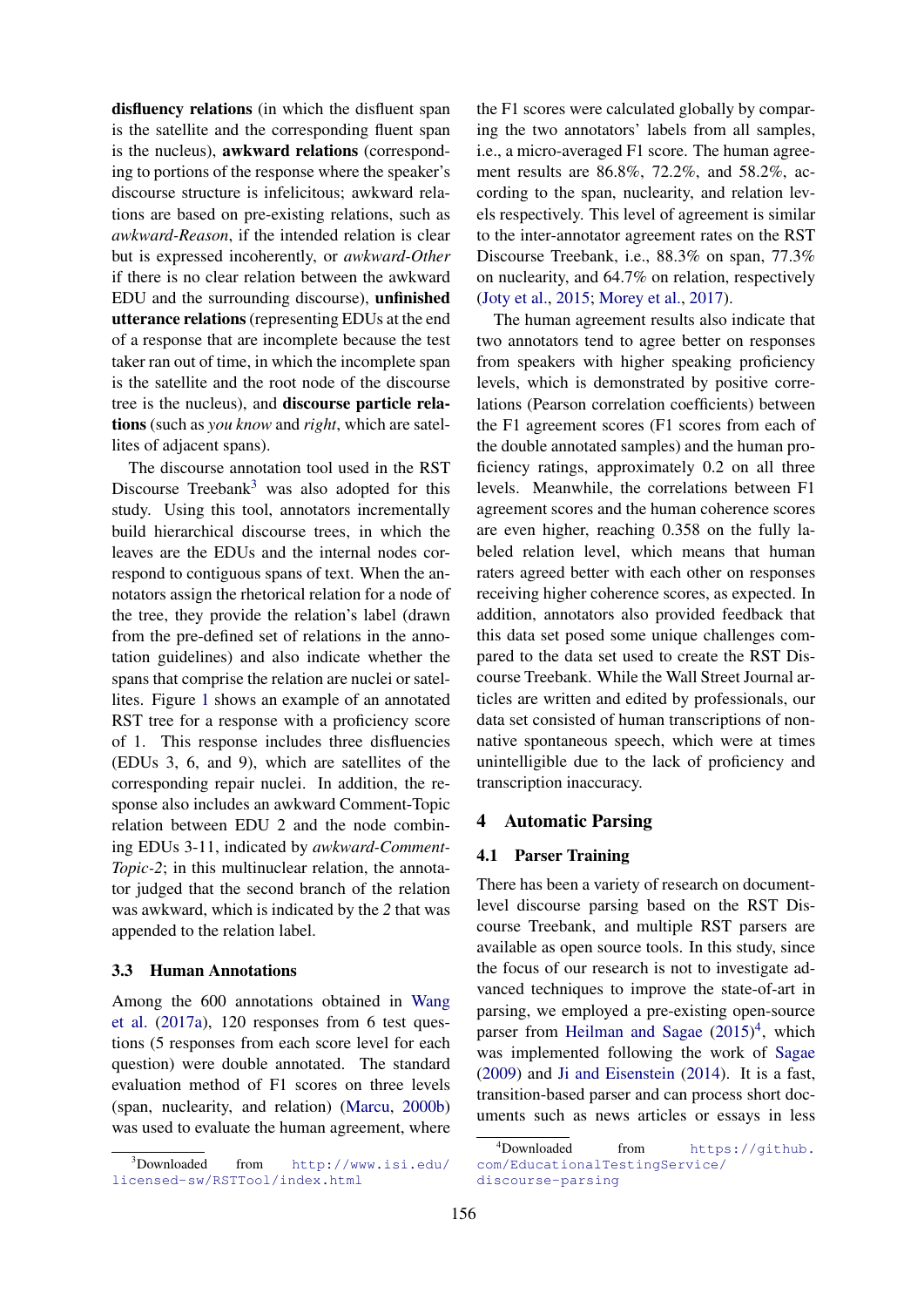Figure 1: Example of an annotated RST tree on a response with a proficiency score of 1.

<span id="page-4-0"></span>

than a second. Since the ultimate goal is to introduce the discourse parser into an automated speech scoring system consisting of many interdependent downstream components, reducing the amount of time required for extracting discourse features is an advantage. We first examined the performance of this selected parser by re-training and re-evaluating it on the RST Discourse Treebank with the standard data partition as in [Heil](#page-8-22)[man and Sagae](#page-8-22) [\(2015\)](#page-8-22), i.e., 347 samples as the training set, 40 of them were used as the development set, and 38 samples as the test set. In this paper, all the parsers we built were evaluated with the micro F1 score. When using the gold standard syntax trees and EDU segmentations, the F1 scores on three levels of span, nuclearity, and relation can reach 84.1%, 69.6%, and 56.5% respectively, which are close to state-of-the-art accuracy, as reported in [Morey et al.](#page-8-16) [\(2017\)](#page-8-16).

In this work, the annotated data obtained as described in Section [3](#page-2-0) was used for parser building and evaluation. Among the 1440 annotated responses, the data was split into a training set with 1271 single-annotated responses, a development set with 49 single-annotated responses, and a test set with 120 double-annotated responses. Afterwards, the 49 responses in the development set were further double annotated, which allowed us to tune the parser on annotations from both human experts. In contrast to the Wall Street Journal articles in the RST Discourse Treebank (RST DT), the responses in the corpus of non-native sponta-neous speech (RST<sub>-SS</sub>) are much shorter. Table [1](#page-4-1) compares the RST DT and the RST SS data sets in terms of the means and standard deviations of the number of EDUs and word tokens. It shows that the RST SS corpus has more samples (1271 vs. 347 in the training set), but the total numbers of EDUs and words in RST\_SS are similar to

<span id="page-4-1"></span>Table 1: Average numbers of EDUs and word tokens (and their standard deviations) appearing in the RST Discourse Treebank (RST DT) and the annotated corpus of non-native spontaneous speech (RST SS).

|               | # Samples | # EDUs       | # Words       |  |
|---------------|-----------|--------------|---------------|--|
|               |           | Mean (std)   | Mean (std)    |  |
| <b>RST_DT</b> |           |              |               |  |
| Train         | 347       | 56.0(51.5)   | 531.3 (464.0) |  |
| <b>Test</b>   | 38        | 61.7(63.4)   | 570.2 (549.0) |  |
| <b>RST_SS</b> |           |              |               |  |
| Train         | 1271      | 14.3(4.7)    | 122.9 (36.0)  |  |
| Dev           | 49        | 13.0(4.7)    | 112.7(35.7)   |  |
| Test          | 120       | 14.8 $(4.4)$ | 127.4(33.5)   |  |

the RST DT corpus (18,171 vs. 19,443 EDUs and 156,254 vs. 184,352 words in the training set).

In addition, Table [2](#page-5-0) shows the most common relations that appear in the training sets of RST SS and lists their percentages, taken according to their frequency. The percentage of these relations appearing in the RST DT are also included for comparison. The top five most common relations overlap, but the other five relations that frequently appear in RST<sub>-SS</sub> are relatively rare in RST DT, especially the disfluency-self-correctrpt and disfluency-false-start relations, which is unique to the spoken responses and will not appear in the written texts. In addition, the proportions of each relation appearing in RST<sub>SS</sub> and RST<sub>DT</sub> are quite different.

## 4.2 Parser Evaluation

For comparison, we trained three different parsers on both RST\_DT and RST\_SS: (a) RST\_SS: using the training set from the corpus of non-native spontaneous speech, where 49 double-annotated responses were used as the development set; (b) RST DT: using the training set from the RST Dis-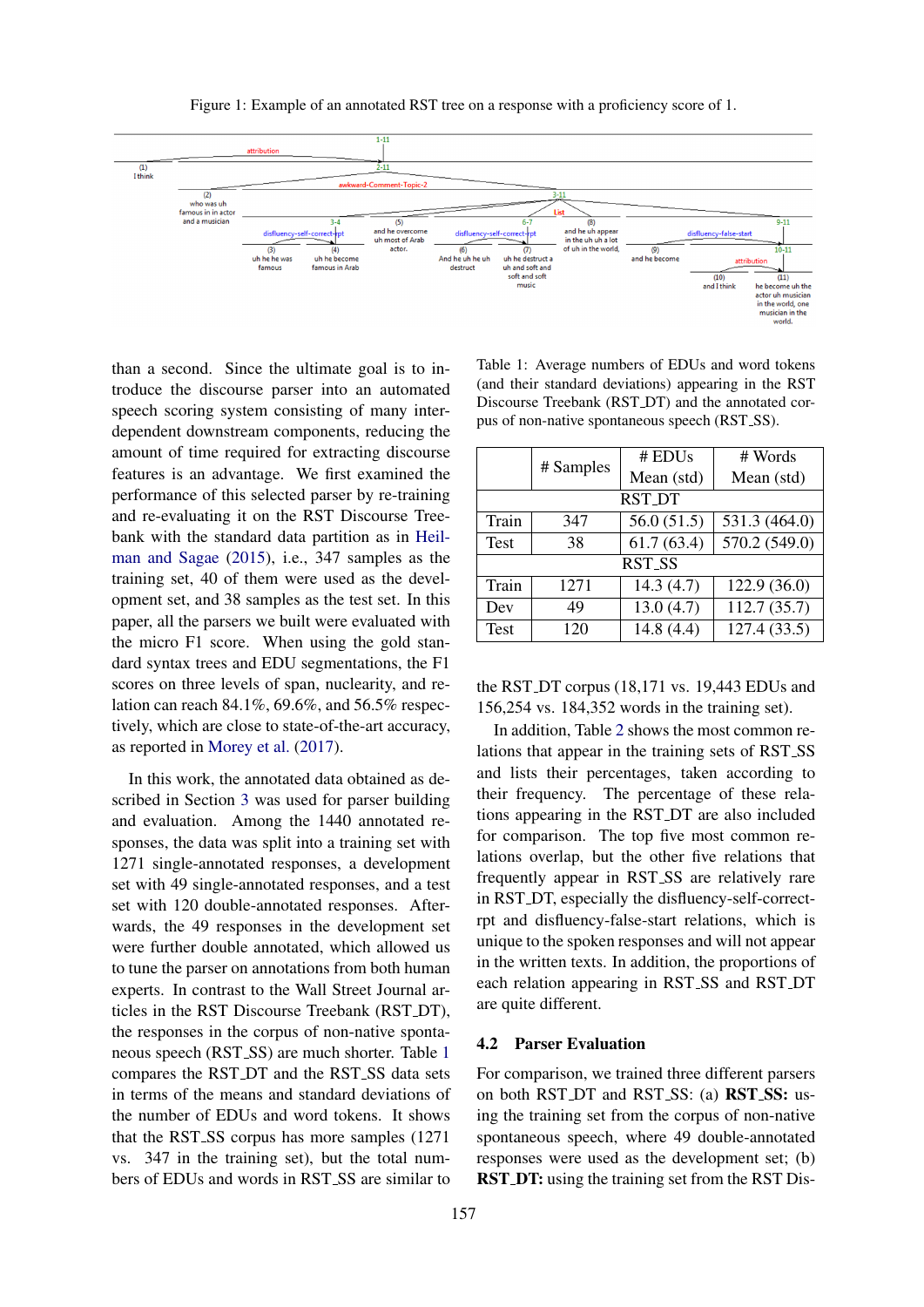<span id="page-5-0"></span>Table 2: Top 10 relations appearing in the training set of the annotated corpus of spontaneous speech (RST SS). The percentages of each relation appearing in both RST SS and the RST Discourse Treebank (RST DT) are listed for comparison.

|                        | RST_SS  | <b>RST_DT</b> |
|------------------------|---------|---------------|
| list                   | 18.2%   | 13.3%         |
| elaboration            | 7.8%    | 10.4%         |
| -object-attribute-e    |         |               |
| same-unit              | $7.1\%$ | $11.1\%$      |
| attribution            | $5.5\%$ | 11.3%         |
| elaboration-additional | 4.7%    | 13.2%         |
| reason                 | $3.3\%$ | $0.8\%$       |
| disfluency             | 2.8%    |               |
| -self-correct-rpt      |         |               |
| evidence               | 2.4%    | 0.7%          |
| disfluency-false-start | 2.3%    |               |
| conclusion             | 2.2%    | $0.02\%$      |

<span id="page-5-1"></span>Table 3: Discourse parsing performance in terms of F1 scores (%) on three levels of Span, Nuclearity, and Relation. Human agreements are also listed for comparison. Within each cell, two micro F1 scores according to the gold standards from each of two human annotators are both reported.

|               | Span | Nucleus | Relation |
|---------------|------|---------|----------|
| <b>RST_SS</b> | 75.5 | 56.4    | 41.2     |
|               | 76.2 | 58.6    | 43.1     |
| <b>RST_DT</b> | 73.0 | 53.0    | 35.0     |
|               | 73.8 | 54.8    | 36.5     |
| $RST_SS +$    | 76.1 | 57.6    | 42.6     |
| <b>RST_DT</b> | 77.0 | 59.7    | 44.4     |
| Human         | 86.8 | 72.2    | 58.2     |

course Treebank, where 40 samples from the training set were separated as the development set; and (c)  $RST$   $SS$  +  $RST$   $DT$ : using the training sets from both RST\_SS and RST\_DT, where the development set is the same one used in (a). These three parsers were evaluated on the same test set from RST\_SS, where the gold standard EDU segmentations were used. As shown in Table [3,](#page-5-1) the parser trained on RST SS outperformed the one trained on RST DT, especially on the relation level, i.e., 41.2%/43.1% vs. 35.0%/36.5%. By combining both data corpora, the F1 scores can further be improved.

Furthermore, besides using gold standard EDU segmentations, we also applied the automatic EDU segmenter within the parser to generate seg-

mentations and then build the RST trees upon them. The evaluation results showed that F1 scores of all three parsers were greatly reduced through this transition. For example, they were decreased to 53.0%/53.6% on span, 40.4%/41.9% on nuclearity, and 29.3%/31.1% on relation for parser (a) trained on RST SS. Therefore, the improvement of EDU segmentations is also a research focus of our future work. In the following section on discourse modeling for spontaneous speech, parser (a), which was trained on RST\_SS and using automatic EDU segmentations, was employed for discourse modeling.

## 5 Discouse Features

The ultimate goal of this line of research is to investigate which features are effective for automatically assessing discourse structure in non-native spontaneous speech. We previously used RST trees for this purpose and proposed several features based on the distribution of relations and the structure of trees [\(Wang et al.,](#page-9-5) [2017a\)](#page-9-5), including the number of EDUs (n\_edu), the number of relations (n\_rel), the number of awkward relations (n awk rel), the number of rhetorical relations, i.e., relations that were neither classified as awkward nor as disfluencies (n rhe rel), the number of different types of rhetorical relations (n rhe rel types), the percentage of rhetorical relations (perc rhe rel) out of all relations, the depth of the RST trees (tree depth), and the ratio between n edu and tree depth (ratio nedu depth).

In this work, we first examined these eight features on the 1271 single-annotated responses, i.e., the RST SS training set used to build the automatic parser as described in Section [4.1.](#page-3-2) Features were extracted from the manually annotated trees, and then the Pearson correlation coefficients of these features with both the holistic proficiency scores as well as the discourse coherence scores are reported in Table [4,](#page-6-0) which demonstrates the effectiveness of these features. The n\_rhe\_rel feature achieves the highest correlation with the holistic proficiency scores at 0.719, and the normalized feature perc rhe rel achieves the highest correlation with the coherence scores at 0.609. There are six features that receive higher correlations with the proficiency scores, whereas the other two features (n\_awk\_rel and perc\_rhe\_rel) receive higher absolute correlations with the coherence scores. This is consistent with our previous obser-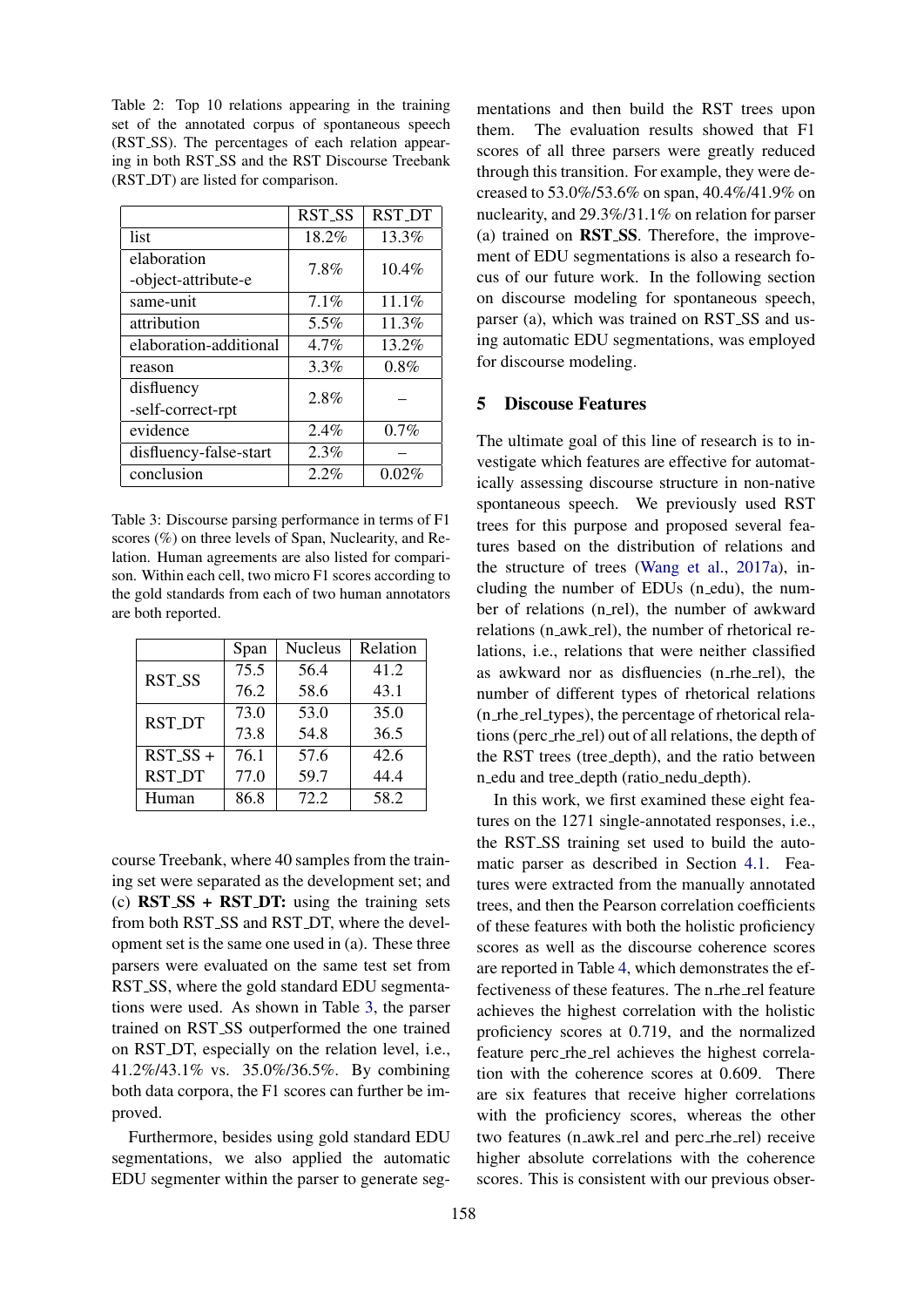| Features         | Proficiency | Coherence |
|------------------|-------------|-----------|
| n_edu            | 0.612       | 0.366     |
| n_rel            | 0.624       | 0.391     |
| n_awk_rel        | $-0.425$    | $-0.533$  |
| n_rhe_rel        | 0.719       | 0.536     |
| n_rhe_relTypes   | 0.675       | 0.547     |
| perc_rhe_rel     | 0.586       | 0.609     |
| tree_depth       | 0.402       | 0.249     |
| ratio_nedu_depth | 0.536       | 0.308     |

<span id="page-6-0"></span>Table 4: Pearson correlation coefficients (*r*) of discourse features with both the holistic proficiency scores as well as the discourse coherence scores.

vations, where RST-based discourse features generally have higher correlations with the holistic speaking proficiency scores than with the more specific discourse coherence scores [\(Wang et al.,](#page-9-5) [2017a\)](#page-9-5). One potential explanation could be the difference in score range: 1-3 for the discourse scores vs. 1-4 for the more fine-grained holistic proficiency scores.

## 6 Automated Scoring

Besides examining the discourse features based on the manually annotated trees as above, this study also conducted an experiment to examine them on automatically generated trees to measure the discourse structure of non-native spontaneous speech, and then further employ them in an automated spoken English assessment system, SpeechRater<sup>™</sup> [\(Zechner et al.,](#page-9-19) [2007,](#page-9-19) [2009\)](#page-9-0).

#### 6.1 Experimental Setup

The task is to build effective classification models, referred to as "scoring models", which can automatically predict the holistic proficiency scores by measuring the different aspects of non-native speaking proficiency, including pronunciation, prosody, fluency, vocabulary, grammar, and, in particular, discourse in spontaneous speech. In order to obtain credible evaluation results, this study collected a large data set from the operational TOEFL iBT assessment to conduct this experiment, which includes 17,194 speakers who responded to all the six test questions as described in Section [3.1.](#page-2-1) The holistic proficiency scores were provided during the operational test, but more specific discourse coherence scores were not available for this large data set. The whole data set was partitioned into two sets: one containing 12,194

speakers (73,164 responses) as the training set to build the scoring models, and the other one containing 5,000 speakers (30,000 responses) to test the model performance.

The baseline scoring model was built with approximately 130 automatic features extracted from the SpeechRater system, which can measure the pronunciation, prosody, fluency, rhythm, vocabulary, and grammar of spontaneous speech. All SpeechRater features were extracted either directly from the speech signal or from the output of a Kaldi-based automatic speech recognizer [\(Qian](#page-9-4) [et al.,](#page-9-4) [2016\)](#page-9-4) with a word error rate of 20.9% on an independent evaluation set with non-native spontaneous speech from the TOEFL iBT speaking test.

Based on the automatic speech recognition output (without punctuations and capitalization) generated by SpeechRater, the automatic parsers developed in section [4.1](#page-3-2) were applied to extract RST trees. Afterwards, the RST-based features were automatically obtained. Therefore, in this process, no manual transcriptions or manual annotations were involved. Furthermore, the RST-based discourse features can be combined with the baseline features to extend the ability of SpeechRater to assess the discourse structure of non-native spontaneous speech.

#### 6.2 Results and Discussion

The automatically generated discourse features were first examined on the scoring model training partition, where Pearson correlation coefficients between automatic features and proficiency scores were calculated. There were two sets of features extracted and examined, based on two different parsers: one was trained with RST SS and the other one was trained with both RST SS and RST\_DT as shown in Section [4.1.](#page-3-2)

Table [5](#page-7-2) presents the Pearson correlation coefficients of these two sets of features with the proficiency scores. For the five features n\_edu, n\_rel, n awk rel, n rhe rel, and tree depth, the difference is limited, i.e., smaller than 0.004. In contrast, the other three features, n rhe rel types, perc rhe rel, and ratio nedu depth, achieve better correlations with features based on the RST<sub>-SS</sub> parser. This indicates the effectiveness of our annotations in capturing discourse in spoken language. Therefore, in the following experiments on scoring models, the features were obtained using the parser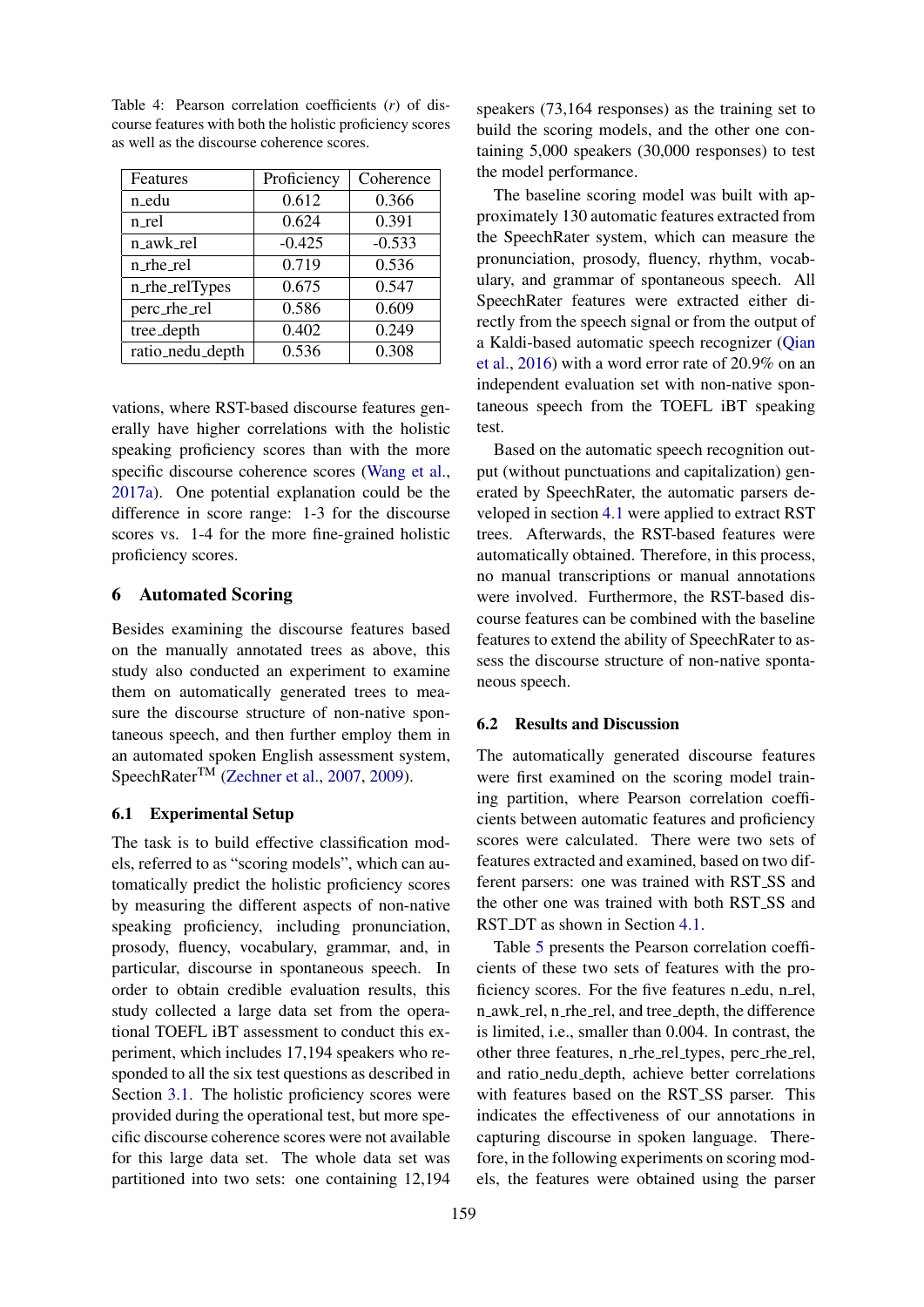<span id="page-7-2"></span>Table 5: Pearson correlation coefficients (*r*) of discourse features with both the holistic proficiency scores. RST\_SS indicates using the parser trained with the annotations on speech data during the feature generation, and RST\_SS + RST\_DT indicates using the parser trained with both the annotations on speech data and the RST Discourse Treebank.

|                                    | <b>RST_SS</b> | $RST_SS +$    |
|------------------------------------|---------------|---------------|
| Features                           |               | <b>RST_DT</b> |
| n edu                              | 0.424         | 0.427         |
| n rel                              | 0.401         | 0.405         |
| n awk rel                          | $-0.096$      | $-0.096$      |
| $n$ <sub>-rhe<sub>-rel</sub></sub> | 0.418         | 0.42          |
| n_rhe_rel_types                    | 0.314         | 0.308         |
| perc_rhe_rel                       | 0.225         | 0.211         |
| tree_depth                         | 0.329         | 0.328         |
| ratio_nedu_depth                   | 0.316         | 0.289         |

trained with the RST SS data. Even though all these features were extracted with the automatic speech recognition output and with the automatic parser, they can still achieve moderate correlations with the proficiency scores in a range of 0.2-0.5, except for the feature based on count of awkward relations. The absolute correlation of n awk rel feature is less than 0.1, which was caused by the failure of the automatic parser to identify awkward relations.

Furthermore, scoring models were built with SpeechRater features and RST-based discourse features to automatically predict the holistic proficiency scores using the machine learning tool of scikit-learn<sup>[5](#page-7-3)</sup> [\(Pedregosa et al.,](#page-9-20) [2011\)](#page-9-20). For this experiment, we used the Random Forest classification method to build the scoring models.

Table [6](#page-7-4) shows that the baseline system with 131 SpeechRater features can reach an accuracy of 65.3%. By introducing the eight RST-based features, there is a very slight improvement on the accuracy to 65.4% and no improvement in terms of the Pearson correlation coefficient between the automatic and human scores. A scoring system only using eight RST-based features can achieve an accuracy of 55.9%. These results indicate that the proposed features can be used to measure the discourse coherence of non-native spontaneous spoken responses. Due to the fact that these

<span id="page-7-4"></span>Table 6: Performance of the automatic scoring models to predict holistic proficiency scores. The baseline system was built with 131 SpeechRater features, and the automatically generated 8 RST-based features were appended to measure the discourse structure.

|                   | Accuracy $(\% )$ |       |
|-------------------|------------------|-------|
| <b>RST</b>        | 55.9             | 0.371 |
| SpeechRater       | 65.3             | 0.587 |
| SpeechRater + RST | 65.4             | 0.587 |

131 SpeechRater features are powerful in measuring various aspects of non-native spontaneous speech, the improvement by introducing discourse features to predict the holistic proficiency scores is limited. But on the other hand, by employing the proposed discourse-level features, the validity of an automatic system for English language proficiency assessment can be improved, because it enables the measurement of an important aspect of speech that appears in the human scoring rubrics.

# 7 Conclusion

The goal of this research effort is to model discourse structure in non-native spontaneous speech to facilitate the automatic assessment of English language proficiency. In order to achieve this goal, we first obtained an annotated corpus of 1440 spoken responses produced by non-native speakers of English in the context of an English speaking proficiency assessment using Rhetorical Structure Theory and then trained automatic discourse parsers based on the human annotations. Subsequently, discourse features were extracted from the speech signal using automatic speech recognition output and automatically parsed RST trees; these features mostly achieved moderate correlations with human holistic proficiency scores ranging between 0.2 and 0.5. Finally, a scoring model trained using the eight proposed discourse features can predict the proficiency scores with an accuracy of 55.9%, and by introducing them into an automatic speech scoring system, the validity of the system can be improved.

# References

- <span id="page-7-0"></span>Chloé Braud, Maximin Coavoux, and Anders Søgaard. 2017. Cross-lingual RST discourse parsing. In *Proceedings of the EACL conference*.
- <span id="page-7-1"></span>Jill Burstein, Daniel Marcu, and Kevin Knight. 2003. Finding the WRITE stuff: Automatic identification

<span id="page-7-3"></span><sup>&</sup>lt;sup>5</sup>SKLL, a python tool making the running of scikit-learn experiments simpler, was used. Downloaded from [https:](https://github.com/EducationalTestingService/skll) [//github.com/EducationalTestingService/](https://github.com/EducationalTestingService/skll) [skll](https://github.com/EducationalTestingService/skll).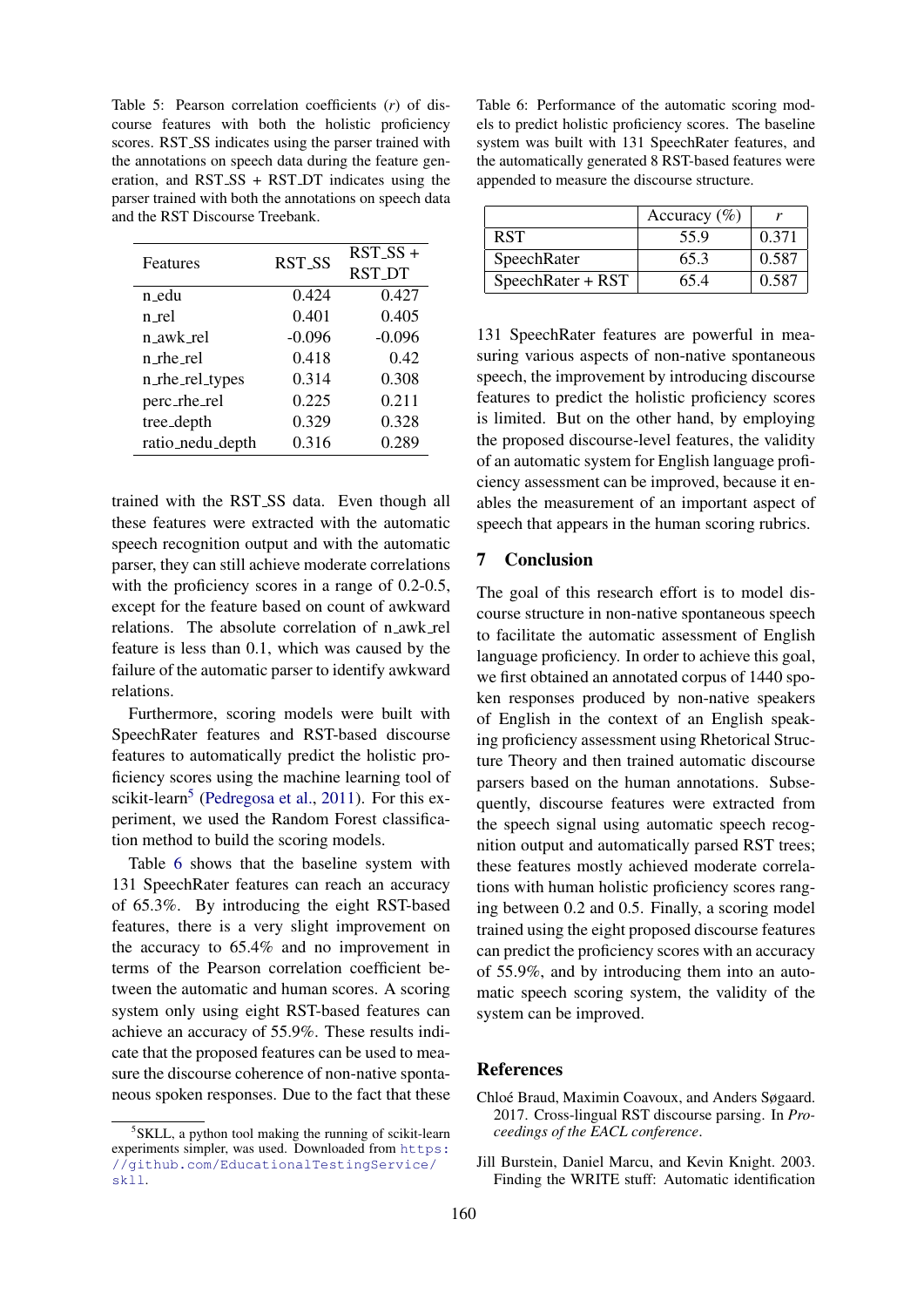of discourse structure in student essays. *IEEE Intelligent Systems*, 18(1):32–39.

- <span id="page-8-19"></span>Lynn Carlson and Daniel Marcu. 2001. Discourse tagging reference manual. Technical Report ISI-TR-545, ISI Technical Report.
- <span id="page-8-7"></span>Lynn Carlson, Daniel Marcu, and Mary Ellen Okurows. 2001. Building a discourse-tagged corpus in the framework of rhetorical structure theory. In *Proceedings of the 2nd SIGDIAL Workshop on Discourse and Dialogue*, pages 1–10.
- <span id="page-8-2"></span>Lei Chen, Klaus Zechner, and Xiaoming Xi. 2009. Improved pronunciation features for construct-driven assessment of non-native spontaneous speech. In *Proceedings of Human Language Technologies: The 2009 Annual Conference of the North American Chapter of the Association for Computational Linguistics*, pages 442–449.
- <span id="page-8-4"></span>Miao Chen and Klaus Zechner. 2011. Computing and evaluating syntactic complexity features for automated scoring of spontaneous non-native speech. In *Proceedings of the 49th Annual Meeting of the Association for Computational Linguistics: Human Language Technologies*, pages 722–731, Portland, Oregon, USA.
- <span id="page-8-3"></span>Jian Cheng. 2011. Automatic assessment of prosody in high-stakes English tests. In *Proceedings of Interspeech*, pages 27–31.
- <span id="page-8-1"></span>Catia Cucchiarini, Helmer Strik, and Lou Boves. 2002. Quantitative assessment of second language learners' fluency: Comparisons between read and spontaneous speech. *Journal of the Acoustical Society of America*, 111(6):2862–2873.
- <span id="page-8-18"></span>Isin Demirsahin and Deniz Zeyrek. 2014. Annotating discourse connectives in spoken Turkish. In *Proceedings of LAW VIII - The 8th Linguistic Annotation Workshop*, pages 105–109.
- <span id="page-8-5"></span>ETS. 2012. The official guide to the TOEFL $(R)$  test. *Fourth Edition, McGraw-Hill*.
- <span id="page-8-11"></span>Vanessa Wei Feng and Graeme Hirst. 2014. A lineartime bottom-up discourse parser with constraints and post-editing. In *Proceedings of the 52nd Annual Meeting of the Association for Computational Linguistics (Volume 1: Long Papers)*, pages 511–521.
- <span id="page-8-17"></span>Vanessa Wei Feng, Ziheng Lin, and Graeme Hirst. 2014. The impact of deep hierarchical discourse structures in the evaluation of text coherence. In *Proceedings of COLING 2014, The 25th International Conference on Computational Linguistics: Technical Papers*, pages 940–949.
- <span id="page-8-22"></span>Michael Heilman and Kenji Sagae. 2015. Fast rhetorical structure theory discourse parsing. *CoRR*, abs/1505.02425.
- <span id="page-8-9"></span>Hugo Hernault, Helmut Prendinger, David A. duVerle, and Mitsuru Ishizuka. 2010. HILDA: A discourse parser using support vector machine classification. *Dialogue & Discourse*, 1(3):1–33.
- <span id="page-8-0"></span>Derrick Higgins, Xiaoming Xi, Klaus Zechner, and David Williamson. 2011. A three-stage approach to the automated scoring of spontaneous spoken responses. *Computer Speech and Language*, 25:282– 306.
- <span id="page-8-13"></span>Yangfeng Ji and Jacob Eisenstein. 2014. Representation learning for text-level discourse parsing. In *Proceedings of the 52nd Annual Meeting of the Association for Computational Linguistics (Volume 1: Long Papers)*, pages 13–24.
- <span id="page-8-10"></span>Shafiq Joty, Giuseppe Carenini, Raymond Ng, and Yashar Mehdad. 2013. Combining intra- and multisentential rhetorical parsing for document-level discourse analysis. In *Proceedings of the 51st Annual Meeting of the Association for Computational Linguistics (Volume 1: Long Papers)*, pages 486–496, Sofia, Bulgaria.
- <span id="page-8-21"></span>Shafiq Joty, Giuseppe Carenini, and Raymond T Ng. 2015. Codra: A novel discriminative framework for rhetorical analysis. *Computational Linguistics*, 41(3):385–435.
- <span id="page-8-14"></span>Qi Li, Tianshi Li, and Baobao Chang. 2016. Discourse parsing with attention-based hierarchical neural networks. In *Proceedings of the EMNLP conference*, pages 362–371.
- <span id="page-8-12"></span>Sujian Li, Liang Wang, Ziqiang Cao, and Wenjie Li. 2014. Text-level discourse dependency parsing. In *Proceedings of the 52nd Annual Meeting of the Association for Computational Linguistics (Volume 1: Long Papers)*, pages 25–35.
- <span id="page-8-15"></span>Yang Liu and Mirella Lapata. 2017. Learning contextually informed representations for linear-time discourse parsing. In *Proceedings of the EMNLP conference*, pages 1289–1298.
- <span id="page-8-6"></span>William C. Mann and Sandra A. Thompson. 1988. Rhetorical structure theory: Toward a functional theory of text organization. *Text - Interdisciplinary Journal for the Study of Discourse (Text)*, 8(3):243– 281.
- <span id="page-8-8"></span>Daniel Marcu. 2000a. The rhetorical parsing of unrestricted texts: A surface-based approach. *Computational Linguistics*, 26:395–448.
- <span id="page-8-20"></span>Daniel Marcu. 2000b. *The Theory and Practice of Discourse Parsing and Summarization*. MIT Press.
- <span id="page-8-16"></span>Mathieu Morey, Philippe Muller, and Nicholas Asher. 2017. How much progress have we made on RST discourse parsing? a replication study of recent results on the RST-DT. In *Proceedings of the EMNLP conference*, pages 1319–1324.